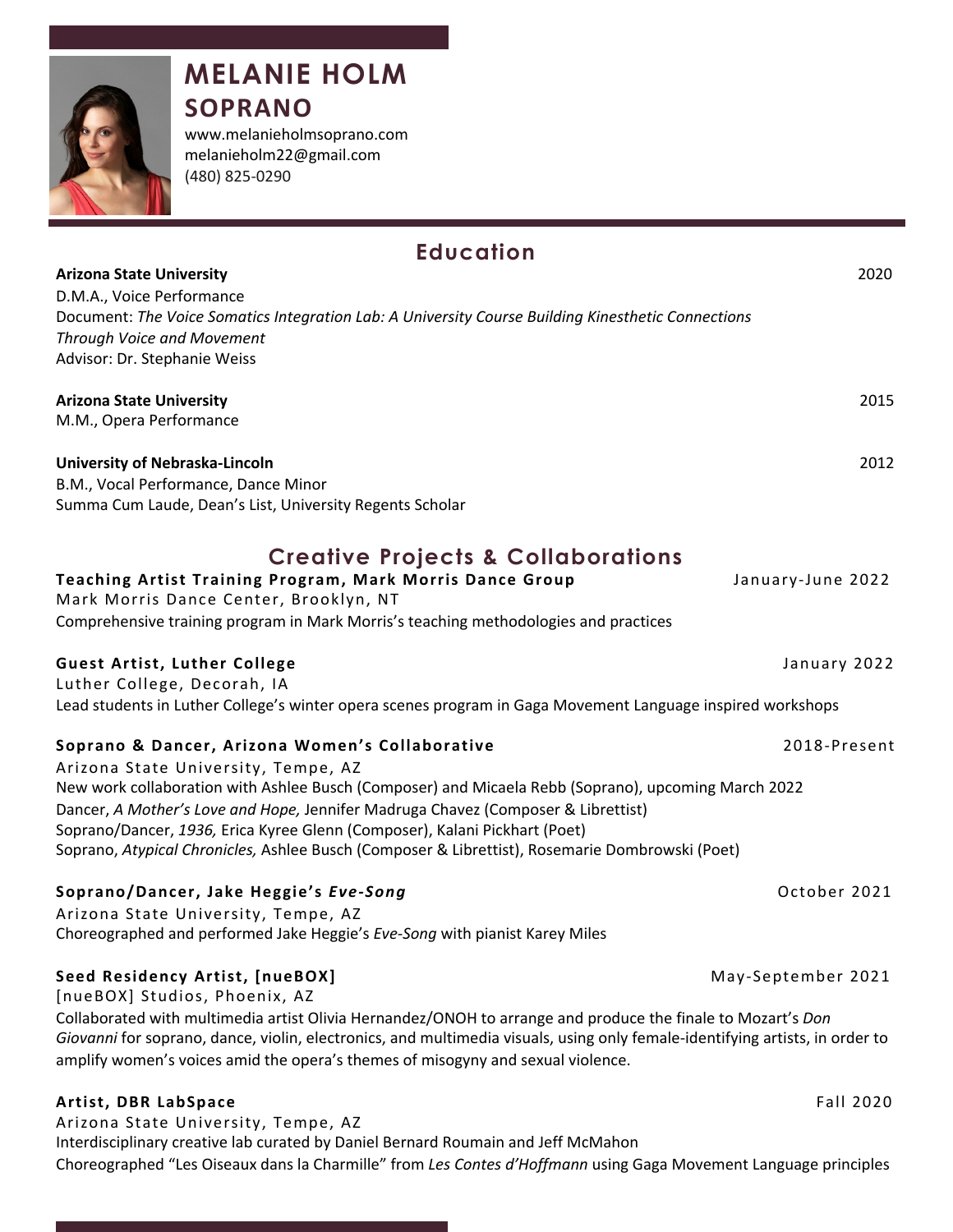| <b>Concert &amp; Guest Artist Appearances</b>                                                                                            |                  |
|------------------------------------------------------------------------------------------------------------------------------------------|------------------|
| <b>Arts at Nativity Concert Series</b>                                                                                                   | 2017-2020        |
| The Episcopal Church of the Nativity, Scottsdale, Arizona                                                                                |                  |
| Soloist, A Tribute to Martin Luther King, 2018-2020                                                                                      |                  |
| Soloist, Veteran's Day Concert, 2017-2020                                                                                                |                  |
| Soprano, BWV 173a, "Unter Steinem Purpursaum," October 2020                                                                              |                  |
| Soprano Soloist, The Messiah, December 2017                                                                                              |                  |
| <b>OME New Music Festival</b>                                                                                                            | February 2019    |
| FilmBar & Phoenix Center for the Arts, Phoenix, AZ                                                                                       |                  |
| Soprano, Atypical Chronicles, Ashlee Busch (Composer/Librettist), Rosemarie Dombrowski (Poet)<br>Soprano, Woven, Sarah Gibson (Composer) |                  |
| Arizona Opera                                                                                                                            | January 2018     |
| Arizona Opera Center, Phoenix, AZ                                                                                                        |                  |
| Soloist, Candide's Musical Mayhem: A Lecture on Leonard Bernstein's Candide featuring                                                    |                  |
| Nina Bernstein Simmons                                                                                                                   |                  |
| <b>National Women's Music Festival</b>                                                                                                   | <b>July 2017</b> |
| National Women's Music Festival Conference, Madison, WI                                                                                  |                  |
| Lillie, Babe (Andrea Jill Higgins, Composer; Carolyn Gage, Book)                                                                         |                  |
| Mittelsächsisches Theatre                                                                                                                | June 2014        |
| Mittelsächsisches Theater, Freiberg, Germany                                                                                             |                  |
| Soloist, Mittelsächsisches Theatre Orchestra                                                                                             |                  |

## **Opera Roles**

| Cleopatra            | Giulio Cesare                                | Antigua y Moderna                  | 2020 |
|----------------------|----------------------------------------------|------------------------------------|------|
| <b>Oksana</b>        | The Heart of Oksana (Stefania Turkewich)     | Arizona State University           | 2019 |
| Amy                  | Little Women                                 | Opera in the Ozarks                | 2019 |
| Blonde               | The Abduction from the Seraglio              | Opera in the Ozarks                | 2019 |
| Musetta (cover)      | La Boheme                                    | Opera in the Ozarks                | 2019 |
| <b>Street Singer</b> | Mass (Bernstein)                             | Arizona State University           | 2018 |
| Gretel               | Hansel and Gretel (Touring Production)       | Arizona Opera                      | 2018 |
| Soprano              | Opera 101: The Audition (Touring Production) | Arizona Opera                      | 2018 |
| Galatea              | Acis and Galatea                             | Arizona State University           | 2017 |
| Papagena             | Die Zauberflöte                              | Arizona State University           | 2017 |
| Mrs. Julian          | Owen Wingrave (Benjamin Britten)             | Arizona State University           | 2015 |
| Belinda              | Dido and Aeneas                              | Arizona State University           | 2014 |
| Arsena               | Der Zigeunerbaron                            | Mittelsächsisches Theater-Freiberg | 2014 |
| Belinda              | Dido and Aeneas                              | Mittelsächsisches Theater-Freiberg | 2014 |
| Amore                | The Coronation of Poppea                     | University of Nebraska-Lincoln     | 2012 |

## **Staged Readings & New Works**

| Oksana | The Heart of Oksana (Stefania Turkewich) | Arizona State University | 2019 |
|--------|------------------------------------------|--------------------------|------|
| Silvia | Behold the Man (Fowler/Flack)            | Arizona State University | 2018 |
| Lynn   | The Halloween Tree (Popov/Asaro)         | Arizona State University | 2017 |
| Lillie | Babe (Higgins/Gage)                      | Arizona State University | 2019 |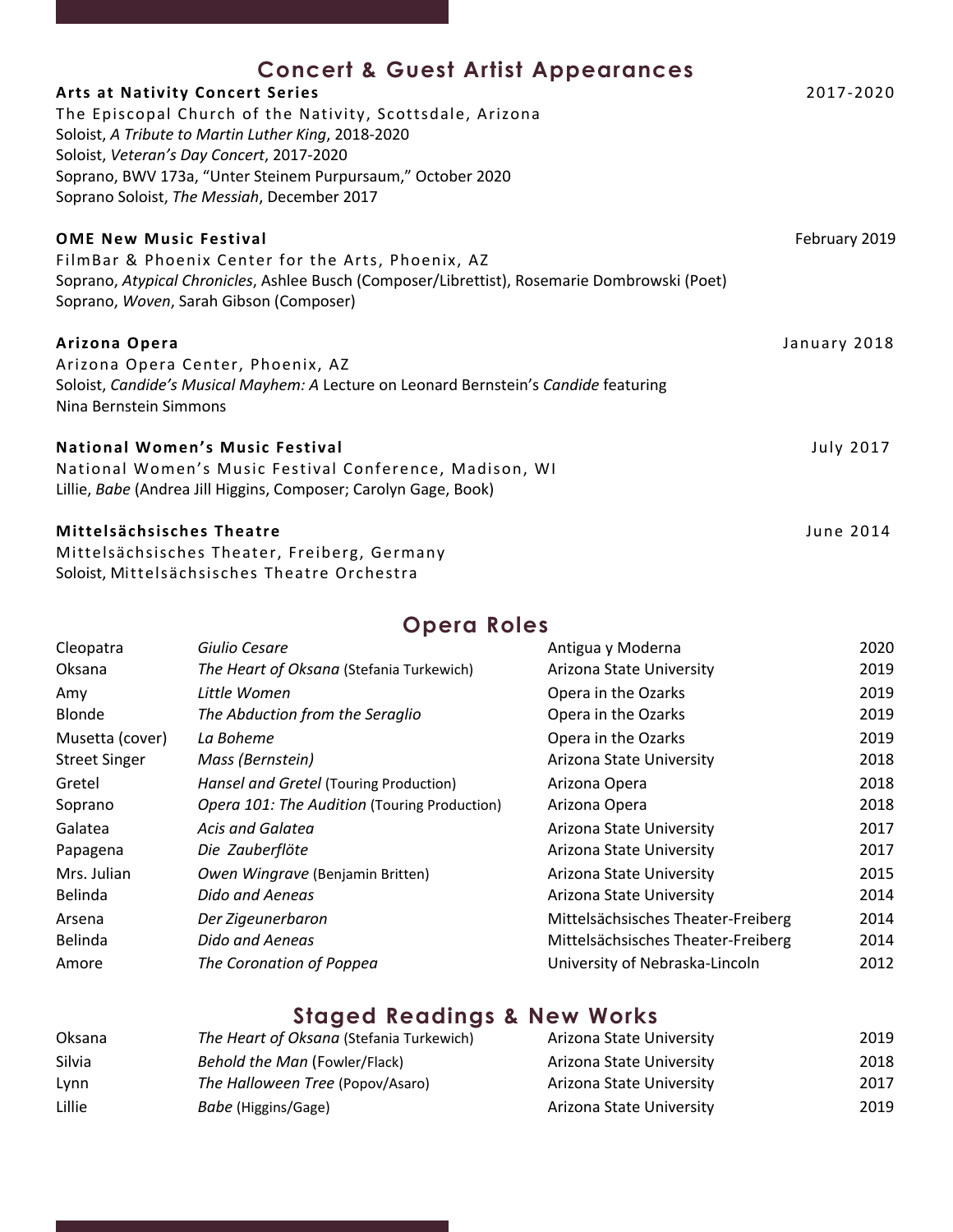| <b>Regional &amp; Community Theatre</b> |                                          |                                    |      |
|-----------------------------------------|------------------------------------------|------------------------------------|------|
| Dancer                                  | Rusalka                                  | Arizona Opera                      | 2016 |
| Liz/Ensemble                            | Secrets Every Smart Traveler Should Know | TADA Theatre, Lincoln, NE          | 2011 |
| Ensemble                                | Oklahoma!                                | Papillon-LaVista Community Theatre | 2008 |
| Chava                                   | <b>Fiddler on the Roof</b>               | Papillon-LaVista Community Theatre | 2007 |

### **Educational Theatre**

| Tap Dancer             | A Day in Hollywood/A Night in the Ukraine | Arizona State University       | 2014 |
|------------------------|-------------------------------------------|--------------------------------|------|
| La Babette             | Bia Red Sun                               | University of Nebraska-Lincoln | 2012 |
| <b>Harriet Pawling</b> | Sunday in the Park with George            | University of Nebraska-Lincoln | 2011 |

## **Role Studies, Arizona Opera/Arizona State Univ. Study Cover Program**

| Nannetta | Falstaff        | Arizona Opera/Arizona State University | 2016 |
|----------|-----------------|----------------------------------------|------|
| Zerlina  | Don Giovanni    | Arizona Opera/Arizona State University | 2016 |
| Papagena | Die Zauberflöte | Arizona Opera/Arizona State University | 2015 |
| Norina   | Don Pasauale    | Arizona Opera/Arizona State University | 2014 |

### **Professional Choral Experience**

| Soprano Section Leader | The Episcopal Church of the Nativity, Scottsdale, Arizona        | 2017-2020 |
|------------------------|------------------------------------------------------------------|-----------|
| Alto Section Leader    | St. Thomas Aquinas Catholic Church, Avondale, Arizona            | 2014-2017 |
| Soprano Section Leader | St. Barnabas on the Desert Episcopal Church, Scottsdale, Arizona | 2012-2014 |
| Soprano Section Leader | St. Paul United Methodist Church, Lincoln, Nebraska              | 2011-2012 |

### **Honors and Awards**

| Grant Recipient, Arizona State University Lyric Opera Theatre Guild       | 2019       |
|---------------------------------------------------------------------------|------------|
| Doctoral Scholarship Recipient, Arizona State University                  | 2015-2018  |
| Semi-Finalist, Phoenix Opera Southwest Vocal Competition                  | 2015, 2017 |
| Masters Scholarship Recipient, Arizona State University                   | 2013-2015  |
| Gary Jones Memorial Encouragement Award, MONC/Nebraska District Auditions | 2012       |
| Christian Lieding Fellowship for International Study                      | 2010, 2011 |
| <b>Hixson-Lied Travel Grant Recipient</b>                                 | 2010, 2011 |
| Friends of Opera Scholarship Winner, University of Nebraska Lincoln       | 2008       |

## **Teaching Artist Positions**

#### **Opera in the Ozarks Preseason Outreach Artist** May 2019

Preseason outreach tour to high schools and community centers throughout Northwest Arkansas

### **Molly Blank Fund ASU-Gammage Teaching Artist Program 2018-2019** 2018-2019

- Professional Development Training sponsored by ASU-Gammage and the Kennedy Center Arts Integration Method
- Led teaching artist residencies at Red Mountain High School (Mesa, AZ) and Scottsdale Museum for Contemporary Art/SMOCA (Scottsdale, AZ)

### **Arizona Opera Education Artist** Spring 2018

- Performed roles in an abridged version of *Hansel and Gretel*, and an *Opera 101* revue show
- Performed approximately 6-8 shows per week, totaling nearly 100 shows for over 40,000 students
- Engaged schoolchildren in storytelling by introducing them to opera in a welcoming and kid-friendly environment
- Set up and tore down sets and props for each performance